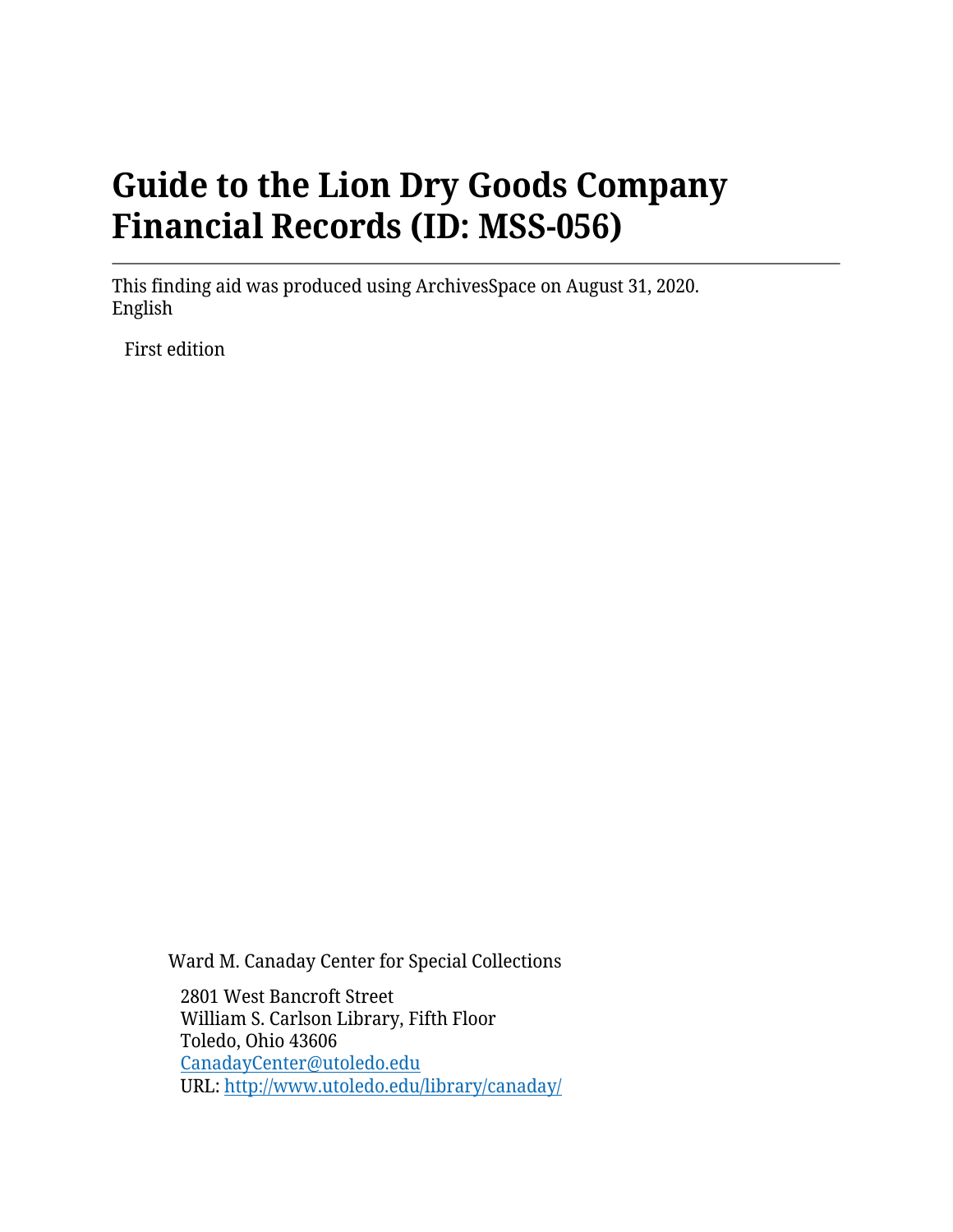## <span id="page-1-0"></span>**Table of Contents**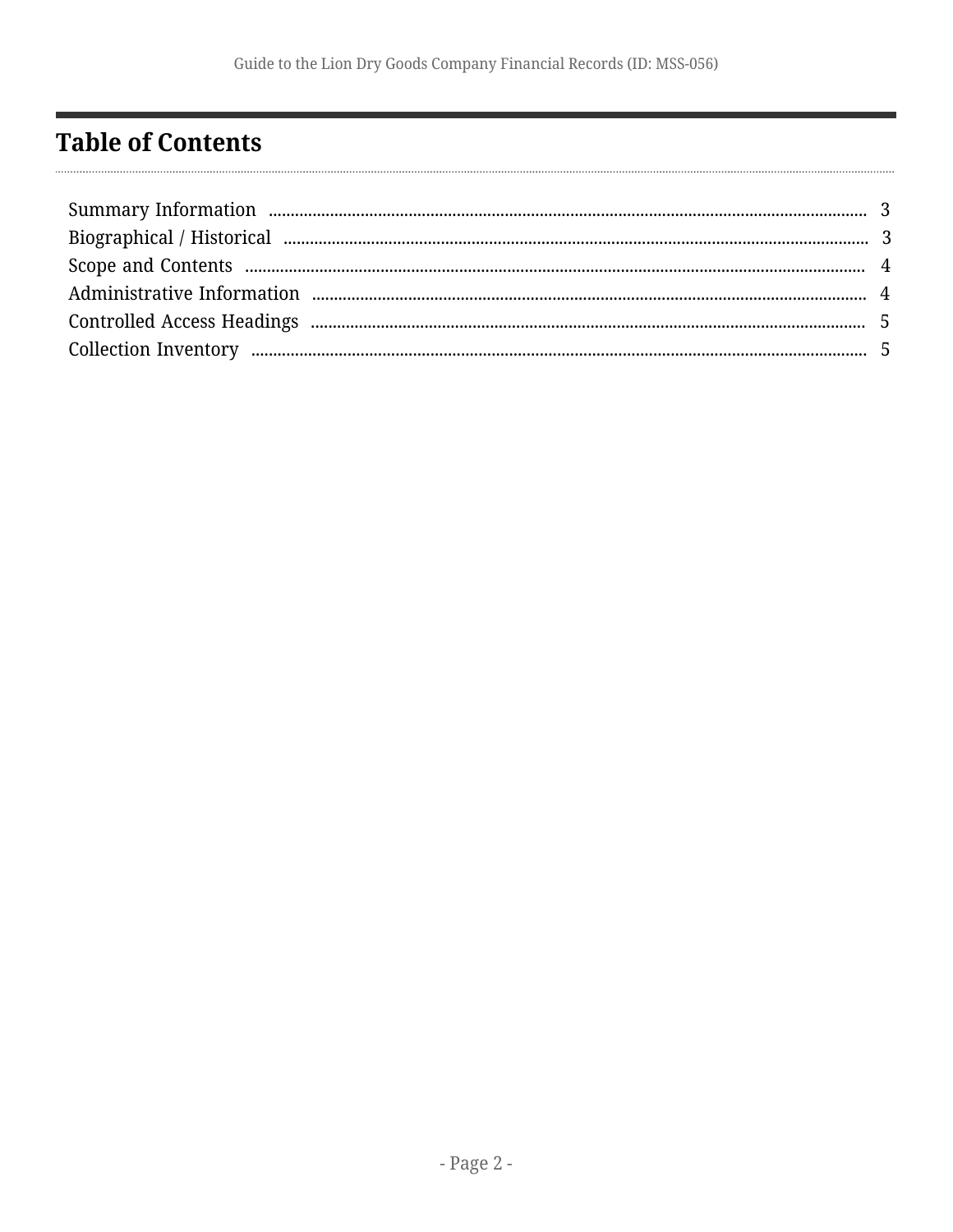## <span id="page-2-0"></span>**Summary Information**

| <b>Repository:</b>                        | Ward M. Canaday Center for Special Collections |  |  |
|-------------------------------------------|------------------------------------------------|--|--|
| Title:                                    | Lion Dry Goods Company Financial Records       |  |  |
| ID:                                       | <b>MSS-056</b>                                 |  |  |
| Date [inclusive]:                         | 1898-1966                                      |  |  |
| <b>Physical</b><br>Description:           | 1 Linear Feet                                  |  |  |
| Language of the<br><b>Material:</b>       | English.                                       |  |  |
| <b>Text</b><br>[32887922470887]<br>[box]: | 3                                              |  |  |

### **Preferred Citation**

Images and other sources used with permission should be properly cited and credited. Credits should include text as listed below:

"Records of [College or Administrative Unit], The University of Toledo Archives, The Ward M. Canaday Center for Special Collections, The University of Toledo Libraries"

#### **^** [Return to Table of Contents](#page-1-0)

## <span id="page-2-1"></span>**Biographical / Historical**

1857. Frederick Eaton forms F. Eaton & Co., dry goods store, at 115 Summit St.

1859-1872. Asa Backus becomes partner; store known as Eaton & Backus.

1885. George M. Fisher acquires controlling interest; firm name changed to Fisher, Eaton, and Company.

1890. Fisher becomes sole owner; organizes Lion Dry Goods Company.

by 1921. Buildings at 325-331 Summit St., 311-313 Summit St., and 321-323 Adams St. joined to form store.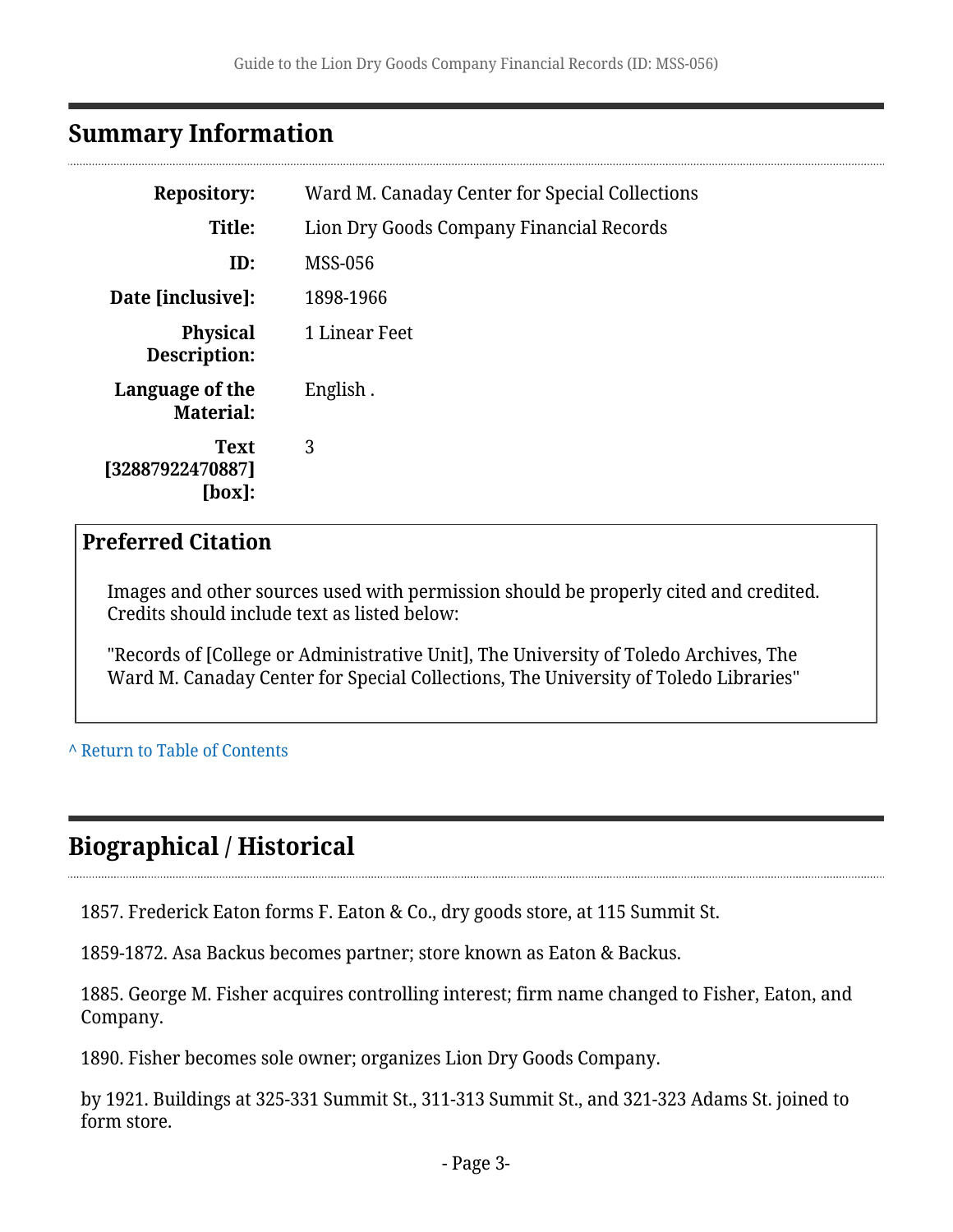1980. Downtown store closed; two other Lion Stores exist in Toledo's periphery.

**^** [Return to Table of Contents](#page-1-0)

## <span id="page-3-0"></span>**Scope and Contents**

Although this collection lacks material such as catalogs and advertising circulars which might shed light on the development of merchandise and services offered by the Lion Store, it does contain a substantial amount of financial records.These records include daily sales summaries from 1897 to 1905 and from 1913 to 1943; a journal, 1898-1912; and appraisals and related materials from the late 1930s and 1940s. What exists, then, does offer the researcher sources sufficient to provide a picture of the economic health of the business over a long period.

Sales summaries record daily sales and are arranged by date so that comparisons of sales on a particular date from year to year can be made. The journal is probably less useful, but it does show where the firm purchased its merchandise. The appraisals list floor space and value of electrical fixtures, furniture, heating equipment, and other fixed items in the building.

The condition of the sales summaries is rather poor, as they have suffered from mildew. The other materials have been reasonably well preserved.

**^** [Return to Table of Contents](#page-1-0)

## <span id="page-3-1"></span>**Administrative Information**

### **Publication Statement**

Ward M. Canaday Center for Special Collections

2801 West Bancroft Street William S. Carlson Library, Fifth Floor Toledo, Ohio 43606 [CanadayCenter@utoledo.edu](mailto:CanadayCenter@utoledo.edu) URL:<http://www.utoledo.edu/library/canaday/>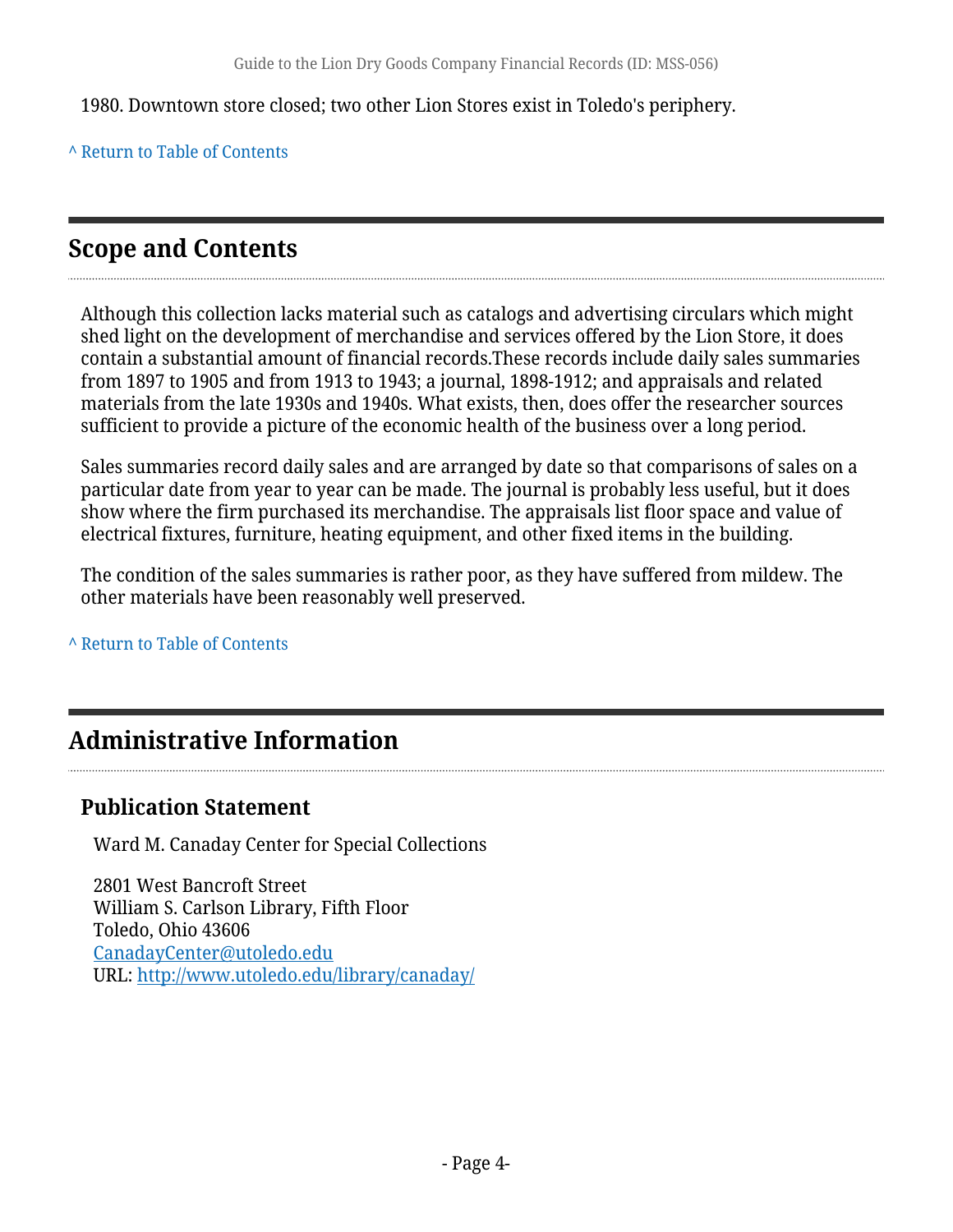### **Conditions Governing Access**

Collection is open for research. Materials may be accessed by request at the Ward M. Canaday Center for Special Collections on the fifth floor of the William S. Carlson Library on the main campus of the University of Toledo. Materials do not circulate.

### **Conditions Governing Use**

In most cases, the Canaday Center does not own the copyright and literary rights to items in its collections; it is the responsibility of the researcher to adhere to U.S. Copyright and Fair Use laws, including seeking permission from the copyright holder and payment of any royalty fees, in the reproduction and use of archival materials.

Providing copies or scans does not constitute a license to publish or reproduce images in print or electronic form.

**^** [Return to Table of Contents](#page-1-0)

### <span id="page-4-0"></span>**Controlled Access Headings**

- Business and Commerce
- Toledo History

## <span id="page-4-1"></span>**Collection Inventory**

| <b>Title/Description</b>            | <b>Instances</b> |          |
|-------------------------------------|------------------|----------|
| Daily Sales Summaries, 1897-1943    | box 1            | folder 1 |
| Physical Description: 1 Linear Feet |                  |          |
| Journal, 1898-1912                  | box 1            | folder 1 |
| Physical Description: 1 Linear Feet |                  |          |
| <b>Accounting Manual, 1959</b>      | box 1            | folder 2 |
| Physical Description: 1 Linear Feet |                  |          |
| Appraisals, 1937                    | box 1            | folder 3 |
| Physical Description: 1 Linear Feet |                  |          |
| Depreciation Summary, 1937          | box 1            | folder 4 |
| Physical Description: 1 Linear Feet |                  |          |
| Annual Revisions, 1938              | box 1            | folder 5 |